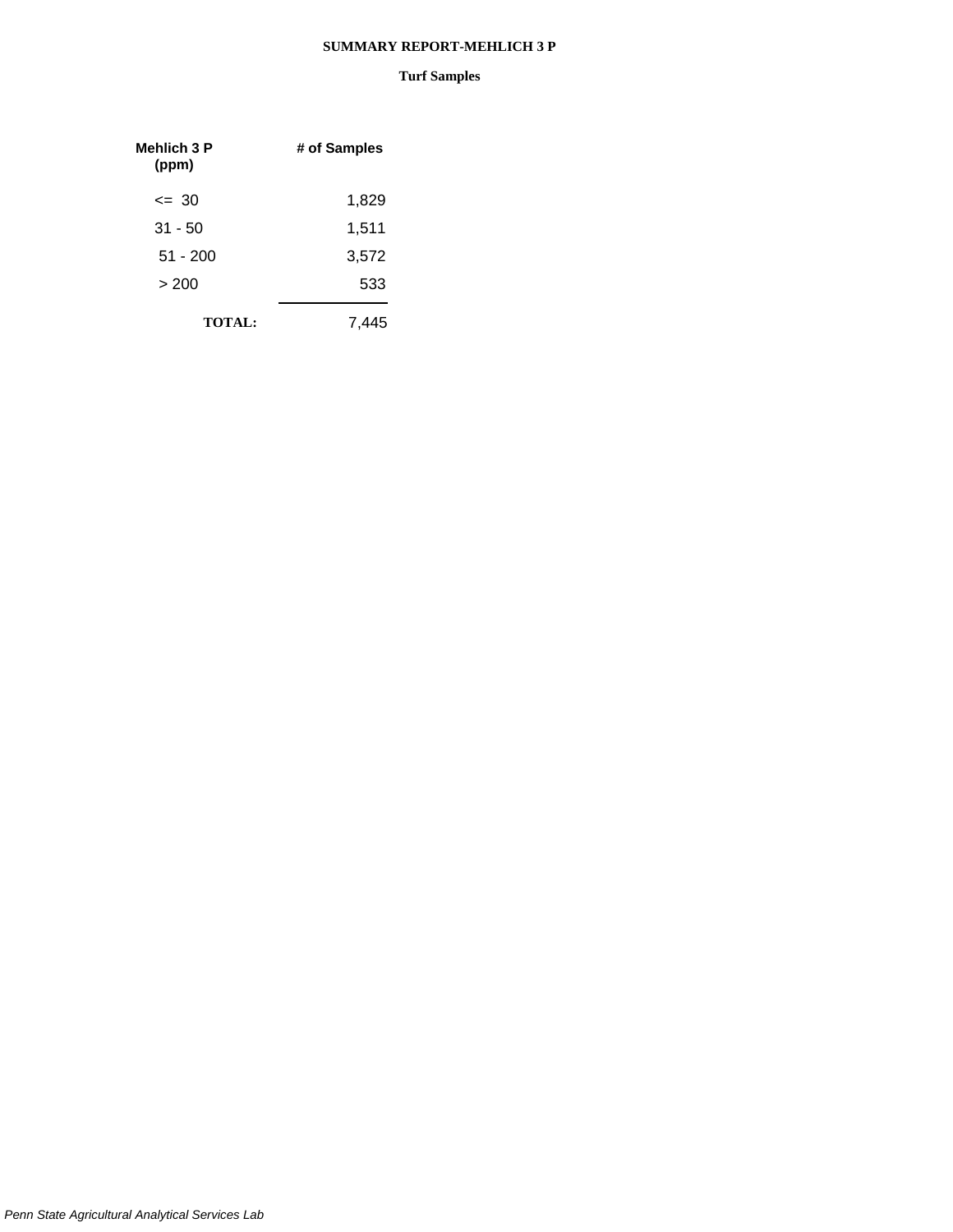| County           | <b>Total Samples</b> |                | <b>Mehlich 3 P</b><br>(ppm) | # of Samples   |
|------------------|----------------------|----------------|-----------------------------|----------------|
| <b>ADAMS</b>     | 65                   |                |                             |                |
|                  |                      | 1              | $\leq$ 30                   | 18             |
|                  |                      | $\overline{2}$ | $31 - 50$                   | 18             |
|                  |                      | 3              | $51 - 200$                  | 24             |
|                  |                      | $\overline{4}$ | > 200                       | $\mathbf 5$    |
| <b>ALLEGHENY</b> | 466                  |                |                             |                |
|                  |                      | $\mathbf{1}$   | $\leq$ 30                   | 114            |
|                  |                      | $\overline{2}$ | $31 - 50$                   | 74             |
|                  |                      | 3              | $51 - 200$                  | 242            |
|                  |                      | 4              | > 200                       | 36             |
| <b>ARMSTRONG</b> | 71                   |                |                             |                |
|                  |                      | $\mathbf 1$    | $\leq$ 30                   | $\overline{2}$ |
|                  |                      | $\overline{2}$ | $31 - 50$                   | 11             |
|                  |                      | 3              | $51 - 200$                  | 52             |
|                  |                      | $\overline{4}$ | > 200                       | $\,6$          |
| <b>BEAVER</b>    | 40                   |                |                             |                |
|                  |                      | $\mathbf{1}$   | $\leq$ 30                   | 12             |
|                  |                      | $\overline{2}$ | $31 - 50$                   | 11             |
|                  |                      | 3              | $51 - 200$                  | 14             |
|                  |                      | 4              | > 200                       | 3              |
| <b>BEDFORD</b>   | 13                   |                |                             |                |
|                  |                      | $\mathbf{1}$   | $\leq$ 30                   | 4              |
|                  |                      | $\overline{2}$ | $31 - 50$                   | $\mathbf 1$    |
|                  |                      | 3              | $51 - 200$                  | $\overline{7}$ |
|                  |                      | 4              | > 200                       | $\mathbf 1$    |
| <b>BERKS</b>     | 361                  |                |                             |                |
|                  |                      | 1              | $\leq$ 30                   | 68             |
|                  |                      | $\overline{2}$ | $31 - 50$                   | 81             |
|                  |                      | 3              | $51 - 200$                  | 179            |
|                  |                      | $\overline{4}$ | > 200                       | 33             |
| <b>BLAIR</b>     | 69                   |                |                             |                |
|                  |                      | $\mathbf{1}$   | $\leq$ 30                   | 19             |
|                  |                      | $\overline{2}$ | $31 - 50$                   | 14             |
|                  |                      | $\mathbf{3}$   | $51 - 200$                  | 31             |
|                  |                      | $\overline{4}$ | > 200                       | $\sqrt{5}$     |
| <b>BRADFORD</b>  | 24                   |                |                             |                |
|                  |                      | $\mathbf{1}$   | $\leq$ 30                   | $\sqrt{2}$     |
|                  |                      | $\overline{2}$ | $31 - 50$                   | $\overline{c}$ |
|                  |                      | $\mathfrak{S}$ | $51 - 200$                  | 17             |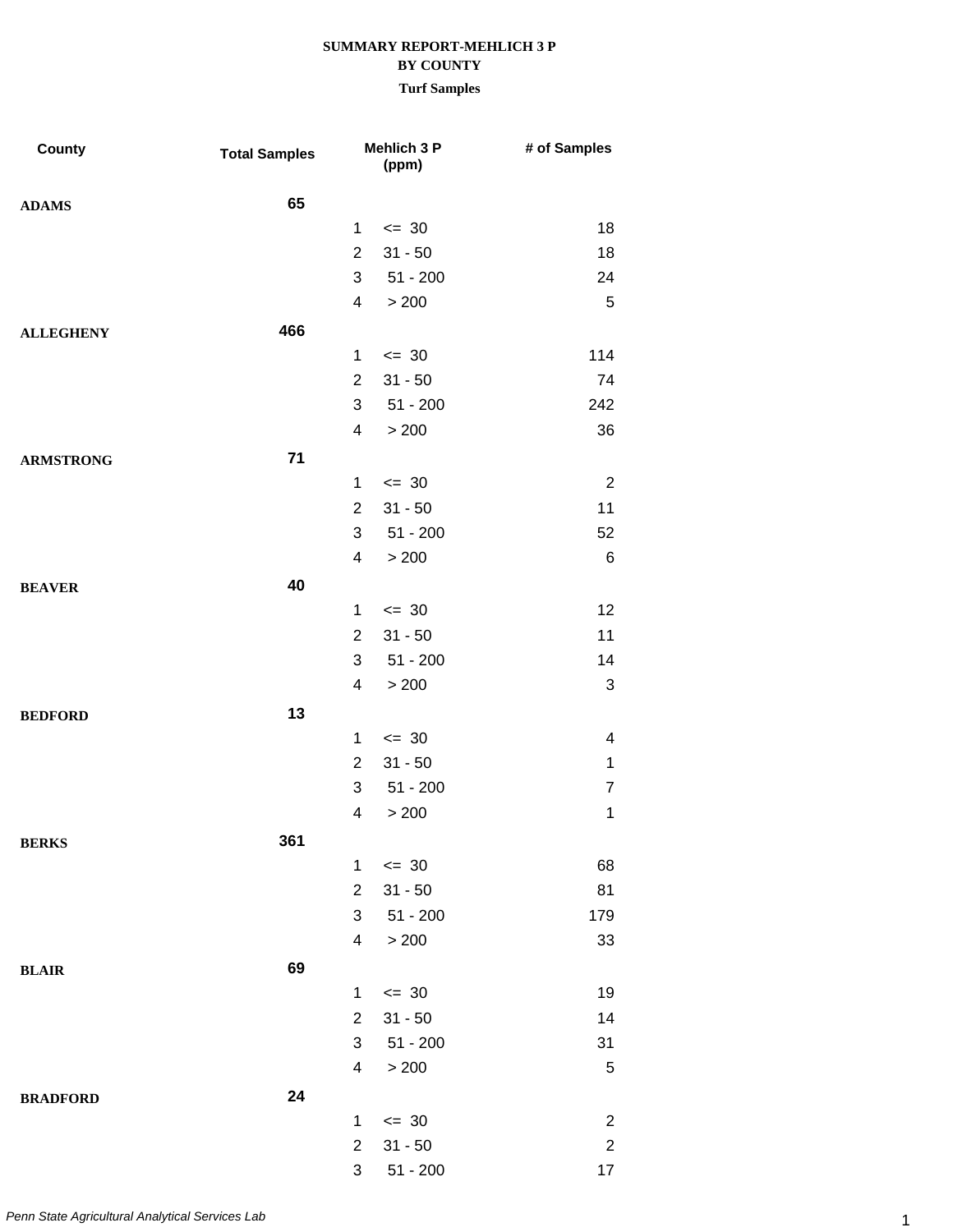| County            | <b>Total Samples</b> |                         | Mehlich 3 P<br>(ppm) | # of Samples |
|-------------------|----------------------|-------------------------|----------------------|--------------|
|                   |                      | 4                       | > 200                | 3            |
| <b>BUCKS</b>      | 350                  |                         |                      |              |
|                   |                      | $\mathbf 1$             | $= 30$               | 79           |
|                   |                      | $\overline{2}$          | $31 - 50$            | 64           |
|                   |                      | 3                       | $51 - 200$           | 183          |
|                   |                      | 4                       | > 200                | 24           |
| <b>BUTLER</b>     | 99                   |                         |                      |              |
|                   |                      | $\mathbf 1$             | $\leq$ 30            | 30           |
|                   |                      | $\overline{2}$          | $31 - 50$            | 20           |
|                   |                      | 3                       | $51 - 200$           | 44           |
|                   |                      | 4                       | > 200                | $\sqrt{5}$   |
| <b>CAMBRIA</b>    | 39                   |                         |                      |              |
|                   |                      | $\mathbf 1$             | $\leq$ 30            | 16           |
|                   |                      | $\overline{2}$          | $31 - 50$            | 13           |
|                   |                      | 3                       | $51 - 200$           | 9            |
|                   |                      | 4                       | > 200                | $\mathbf 1$  |
| <b>CAMERON</b>    | 1                    |                         |                      |              |
|                   |                      | 4                       | > 200                | $\mathbf 1$  |
| <b>CARBON</b>     | 29                   |                         |                      |              |
|                   |                      | $\mathbf{1}$            | $\leq$ 30            | 8            |
|                   |                      | $\overline{2}$          | $31 - 50$            | $\mathbf 1$  |
|                   |                      | 3                       | $51 - 200$           | 17           |
|                   |                      | 4                       | > 200                | 3            |
| <b>CENTRE</b>     | 403                  |                         |                      |              |
|                   |                      | $\mathbf 1$             | $\leq$ 30            | 85           |
|                   |                      | 2                       | $31 - 50$            | 100          |
|                   |                      | 3                       | $51 - 200$           | 176          |
|                   |                      | $\overline{\mathbf{4}}$ | $>200$               | 42           |
| <b>CHESTER</b>    | 350                  |                         |                      |              |
|                   |                      | 1                       | $\leq$ 30            | 125          |
|                   |                      | $\overline{2}$          | $31 - 50$            | 72           |
|                   |                      | 3                       | $51 - 200$           | 140          |
|                   |                      | 4                       | > 200                | 13           |
| <b>CLARION</b>    | 10                   |                         |                      |              |
|                   |                      | $\mathbf 1$             | $\leq$ 30            | $\sqrt{5}$   |
|                   |                      | 3                       | $51 - 200$           | $\,$ 5 $\,$  |
| <b>CLEARFIELD</b> | 57                   |                         |                      |              |
|                   |                      | $\mathbf 1$             | $\leq$ 30            | 25           |
|                   |                      | $\overline{2}$          | $31 - 50$            | 14           |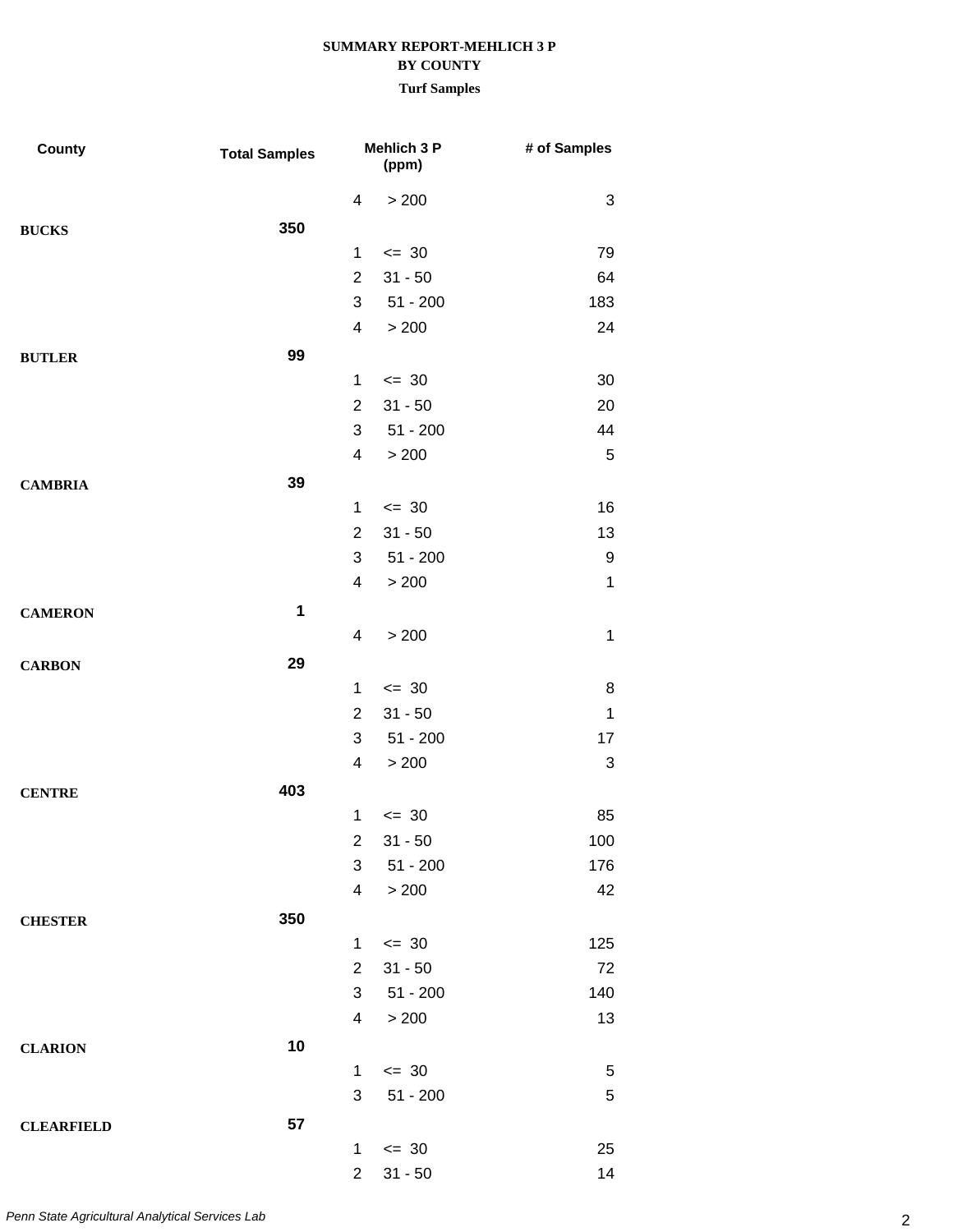| County            | <b>Total Samples</b> |                          | Mehlich 3 P<br>(ppm) | # of Samples            |
|-------------------|----------------------|--------------------------|----------------------|-------------------------|
|                   |                      | $\mathfrak{S}$           | $51 - 200$           | 18                      |
| <b>CLINTON</b>    | 8                    |                          |                      |                         |
|                   |                      | $\mathbf{1}$             | $= 30$               | 3                       |
|                   |                      | $\overline{2}$           | $31 - 50$            | 1                       |
|                   |                      | 3                        | $51 - 200$           | 4                       |
| <b>COLUMBIA</b>   | 28                   |                          |                      |                         |
|                   |                      | $\mathbf{1}$             | $\leq$ 30            | 6                       |
|                   |                      | $\overline{2}$           | $31 - 50$            | 8                       |
|                   |                      | 3                        | $51 - 200$           | 13                      |
|                   |                      | $\overline{\mathcal{A}}$ | > 200                | $\mathbf 1$             |
| <b>CRAWFORD</b>   | 53                   |                          |                      |                         |
|                   |                      | $\mathbf{1}$             | $\leq$ 30            | 16                      |
|                   |                      | $\overline{2}$           | $31 - 50$            | 20                      |
|                   |                      | 3                        | $51 - 200$           | 17                      |
| <b>CUMBERLAND</b> | 201                  |                          |                      |                         |
|                   |                      | $\mathbf{1}$             | $\leq$ 30            | 49                      |
|                   |                      | $\overline{2}$           | $31 - 50$            | 50                      |
|                   |                      | 3                        | $51 - 200$           | 86                      |
|                   |                      | $\overline{\mathcal{A}}$ | > 200                | 16                      |
| <b>DAUPHIN</b>    | 306                  |                          |                      |                         |
|                   |                      | $\mathbf{1}$             | $\leq$ 30            | 61                      |
|                   |                      | $\overline{2}$           | $31 - 50$            | 60                      |
|                   |                      | 3                        | $51 - 200$           | 164                     |
|                   |                      | $\overline{\mathcal{A}}$ | > 200                | 21                      |
| <b>DELAWARE</b>   | 406                  |                          |                      |                         |
|                   |                      | 1                        | $\leq$ 30            | 75                      |
|                   |                      | $\overline{2}$           | $31 - 50$            | 69                      |
|                   |                      | 3                        | $51 - 200$           | 209                     |
|                   |                      | 4                        | > 200                | 53                      |
| ${\bf ELK}$       | 25                   |                          |                      |                         |
|                   |                      | $\mathbf{1}$             | $\leq$ 30            | 13                      |
|                   |                      | $\overline{2}$           | $31 - 50$            | 6                       |
|                   |                      | 3                        | $51 - 200$           | 6                       |
| <b>ERIE</b>       | 61                   |                          |                      |                         |
|                   |                      | $\mathbf{1}$             | $\leq$ 30            | 19                      |
|                   |                      | $\overline{2}$           | $31 - 50$            | 9                       |
|                   |                      | 3                        | $51 - 200$           | 29                      |
|                   |                      | $\overline{\mathbf{4}}$  | > 200                | $\overline{\mathbf{4}}$ |
| <b>FAYETTE</b>    | 48                   |                          |                      |                         |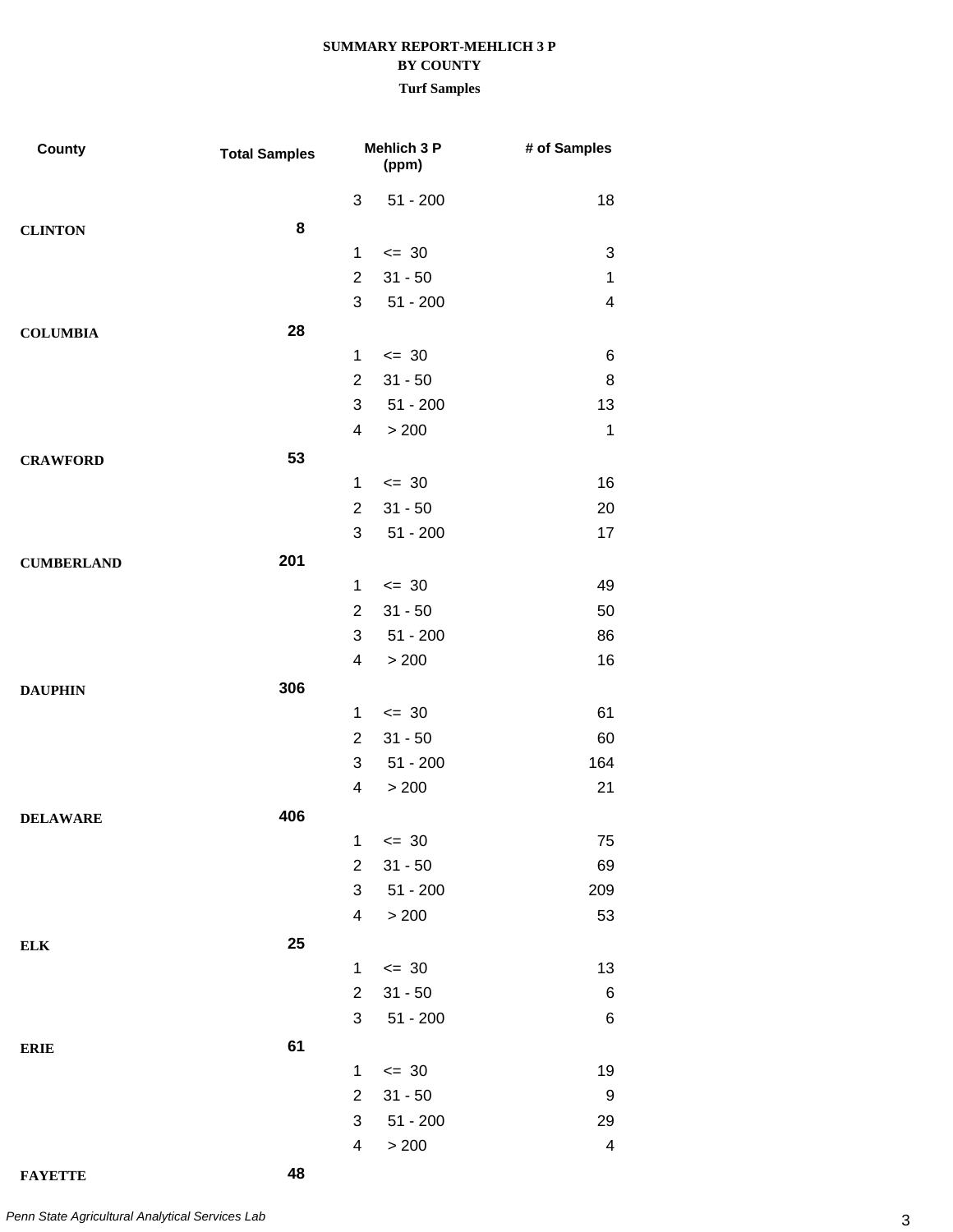| County            | <b>Total Samples</b>    |                         | Mehlich 3 P<br>(ppm) | # of Samples             |
|-------------------|-------------------------|-------------------------|----------------------|--------------------------|
|                   |                         | $\mathbf{1}$            | $= 30$               | 33                       |
|                   |                         | $\overline{2}$          | $31 - 50$            | 9                        |
|                   |                         | 3                       | $51 - 200$           | 6                        |
| <b>FOREST</b>     | $\mathbf 1$             |                         |                      |                          |
|                   |                         | $\mathbf{1}$            | $\leq$ 30            | $\mathbf 1$              |
| <b>FRANKLIN</b>   | 247                     |                         |                      |                          |
|                   |                         | $\mathbf{1}$            | $\leq$ 30            | 62                       |
|                   |                         | $\overline{2}$          | $31 - 50$            | 52                       |
|                   |                         | 3                       | $51 - 200$           | 119                      |
|                   |                         | 4                       | > 200                | 14                       |
| <b>FULTON</b>     | 16                      |                         |                      |                          |
|                   |                         | $\mathbf{1}$            | $\leq$ 30            | 7                        |
|                   |                         | $\overline{2}$          | $31 - 50$            | $\overline{\mathcal{A}}$ |
|                   |                         | 3                       | $51 - 200$           | 4                        |
|                   |                         | 4                       | > 200                | 1                        |
| <b>GREENE</b>     | $\overline{\mathbf{4}}$ |                         |                      |                          |
|                   |                         | $\mathbf{1}$            | $\leq$ 30            | 3                        |
|                   |                         | $\overline{2}$          | $31 - 50$            | 1                        |
| <b>HUNTINGDON</b> | 21                      |                         |                      |                          |
|                   |                         | $\mathbf{1}$            | $\leq$ 30            | 9                        |
|                   |                         | $\overline{2}$          | $31 - 50$            | $\overline{\mathcal{A}}$ |
|                   |                         | 3                       | $51 - 200$           | 8                        |
| <b>INDIANA</b>    | 52                      |                         |                      |                          |
|                   |                         | $\mathbf 1$             | $\leq$ 30            | 11                       |
|                   |                         | $\overline{2}$          | $31 - 50$            | 10                       |
|                   |                         | 3                       | $51 - 200$           | 28                       |
|                   |                         | $\overline{\mathbf{4}}$ | > 200                | $\sqrt{3}$               |
| <b>JEFFERSON</b>  | 15                      |                         |                      |                          |
|                   |                         | $\mathbf{1}$            | $\leq$ 30            | $\,$ 5 $\,$              |
|                   |                         | $\overline{2}$          | $31 - 50$            | $\,$ 5 $\,$              |
|                   |                         | 3                       | $51 - 200$           | $\overline{\mathbf{4}}$  |
|                   |                         | 4                       | > 200                | 1                        |
| <b>JUNIATA</b>    | 17                      |                         |                      |                          |
|                   |                         | $\mathbf{1}$            | $= 30$               | 3                        |
|                   |                         | $\overline{2}$          | $31 - 50$            | $\,$ 5 $\,$              |
|                   |                         | 3                       | $51 - 200$           | 8                        |
|                   |                         | 4                       | > 200                | 1                        |
| <b>LACKAWANNA</b> | 90                      |                         |                      |                          |
|                   |                         | $\mathbf{1}$            | $= 30$               | 21                       |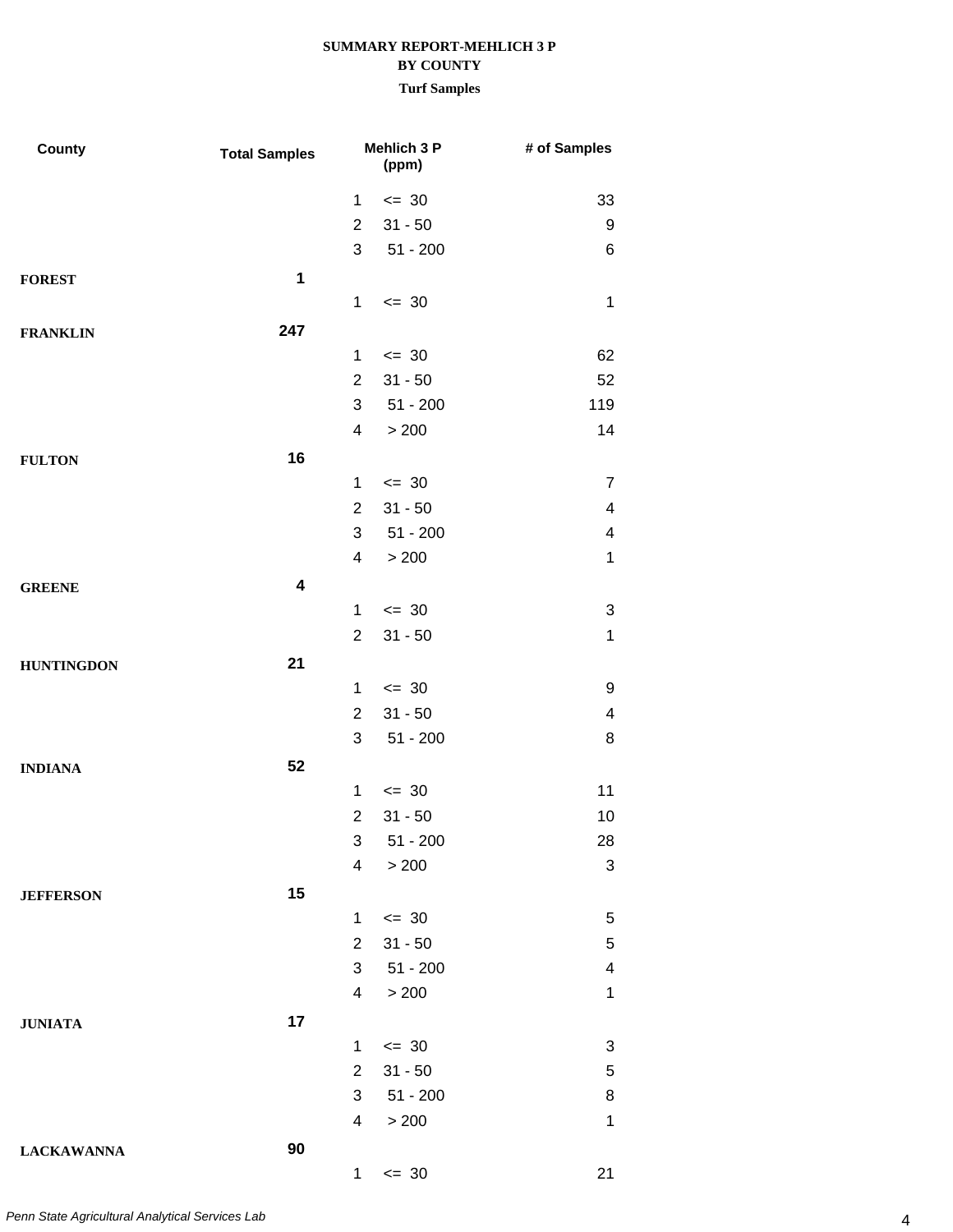| County           | <b>Total Samples</b> |                         | Mehlich 3 P<br>(ppm) | # of Samples              |
|------------------|----------------------|-------------------------|----------------------|---------------------------|
|                  |                      | $\overline{2}$          | $31 - 50$            | 25                        |
|                  |                      | 3                       | $51 - 200$           | 38                        |
|                  |                      | 4                       | > 200                | $\,6$                     |
| <b>LANCASTER</b> | 830                  |                         |                      |                           |
|                  |                      | $\mathbf{1}$            | $= 30$               | 113                       |
|                  |                      | $\overline{2}$          | $31 - 50$            | 153                       |
|                  |                      | 3                       | $51 - 200$           | 522                       |
|                  |                      | 4                       | > 200                | 42                        |
| <b>LAWRENCE</b>  | 27                   |                         |                      |                           |
|                  |                      | 1                       | $\leq$ 30            | 5                         |
|                  |                      | $\overline{2}$          | $31 - 50$            | $\overline{\mathbf{4}}$   |
|                  |                      | 3                       | $51 - 200$           | 16                        |
|                  |                      | 4                       | > 200                | $\overline{2}$            |
| <b>LEBANON</b>   | 98                   |                         |                      |                           |
|                  |                      | $\mathbf{1}$            | $\leq$ 30            | 18                        |
|                  |                      | $\overline{2}$          | $31 - 50$            | 24                        |
|                  |                      | 3                       | $51 - 200$           | 47                        |
|                  |                      | 4                       | > 200                | 9                         |
| <b>LEHIGH</b>    | 302                  |                         |                      |                           |
|                  |                      | $\mathbf{1}$            | $\leq$ 30            | 85                        |
|                  |                      | $\overline{2}$          | $31 - 50$            | 68                        |
|                  |                      | 3                       | $51 - 200$           | 125                       |
|                  |                      | 4                       | > 200                | 24                        |
| <b>LUZERNE</b>   | 163                  |                         |                      |                           |
|                  |                      | 1                       | $= 30$               | 40                        |
|                  |                      | $\overline{a}$          | $31 - 50$            | 28                        |
|                  |                      | 3                       | $51 - 200$           | 81                        |
|                  |                      | 4                       | > 200                | 14                        |
| <b>LYCOMING</b>  | 47                   |                         |                      |                           |
|                  |                      | $\mathbf{1}$            | $\leq$ 30            | 12                        |
|                  |                      | $\overline{2}$          | $31 - 50$            | 10                        |
|                  |                      | 3                       | $51 - 200$           | 25                        |
| <b>MCKEAN</b>    | 5                    |                         |                      |                           |
|                  |                      | $\mathbf{1}$            | $\leq$ 30            | $\ensuremath{\mathsf{3}}$ |
|                  |                      | 3                       | $51 - 200$           | $\mathbf{1}$              |
|                  |                      | $\overline{\mathbf{4}}$ | $>200\,$             | $\mathbf{1}$              |
| <b>MERCER</b>    | 28                   |                         |                      |                           |
|                  |                      | $\mathbf{1}$            | $\leq$ 30            | 9                         |
|                  |                      | $\overline{2}$          | $31 - 50$            | 8                         |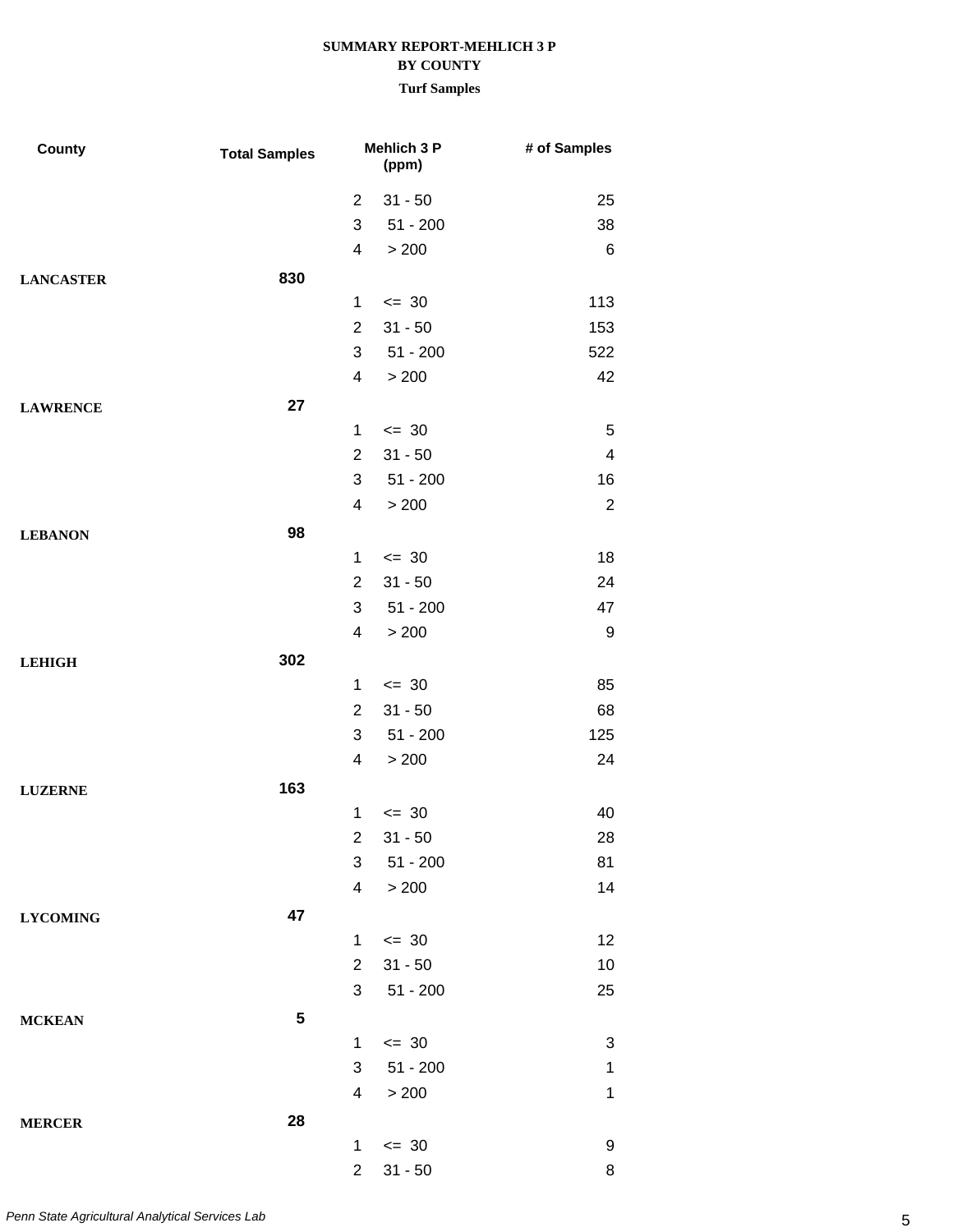| County                | <b>Total Samples</b> |                | <b>Mehlich 3 P</b><br>(ppm) | # of Samples            |
|-----------------------|----------------------|----------------|-----------------------------|-------------------------|
|                       |                      | 3              | $51 - 200$                  | 9                       |
|                       |                      | 4              | > 200                       | $\overline{2}$          |
| <b>MIFFLIN</b>        | 23                   |                |                             |                         |
|                       |                      | $\mathbf{1}$   | $\leq$ 30                   | 5                       |
|                       |                      | $\overline{2}$ | $31 - 50$                   | 6                       |
|                       |                      | 3              | $51 - 200$                  | 9                       |
|                       |                      | $\overline{4}$ | > 200                       | 3                       |
| <b>MONROE</b>         | 58                   |                |                             |                         |
|                       |                      | $\mathbf{1}$   | $\leq$ 30                   | 16                      |
|                       |                      | $\overline{2}$ | $31 - 50$                   | 15                      |
|                       |                      | 3              | $51 - 200$                  | 23                      |
|                       |                      | 4              | > 200                       | $\overline{\mathbf{4}}$ |
| <b>MONTGOMERY</b>     | 683                  |                |                             |                         |
|                       |                      | $\mathbf{1}$   | $= 30$                      | 129                     |
|                       |                      | $\overline{2}$ | $31 - 50$                   | 124                     |
|                       |                      | 3              | $51 - 200$                  | 363                     |
|                       |                      | 4              | > 200                       | 67                      |
| <b>MONTOUR</b>        | 13                   |                |                             |                         |
|                       |                      | $\mathbf{1}$   | $\leq$ 30                   | 5                       |
|                       |                      | $\overline{2}$ | $31 - 50$                   | $\mathbf{1}$            |
|                       |                      | 3              | $51 - 200$                  | $\overline{7}$          |
| <b>NORTHAMPTON</b>    | 143                  |                |                             |                         |
|                       |                      | $\mathbf{1}$   | $\leq$ 30                   | 38                      |
|                       |                      | $\overline{2}$ | $31 - 50$                   | 38                      |
|                       |                      | 3              | $51 - 200$                  | 64                      |
|                       |                      |                | 4 > 200                     | $\mathbf{3}$            |
| <b>NORTHUMBERLAND</b> | 55                   |                |                             |                         |
|                       |                      | $\mathbf{1}$   | $\leq$ 30                   | 9                       |
|                       |                      | $\overline{2}$ | $31 - 50$                   | 8                       |
|                       |                      | 3              | 51 - 200                    | 29                      |
|                       |                      | $\overline{4}$ | $>200$                      | 9                       |
| <b>PERRY</b>          | 22                   |                |                             |                         |
|                       |                      | $\mathbf{1}$   | $\leq$ 30                   | 6                       |
|                       |                      | $\overline{2}$ | $31 - 50$                   | 4                       |
|                       |                      | 3              | 51 - 200                    | 8                       |
|                       |                      | 4              | > 200                       | 4                       |
| <b>PHILADELPHIA</b>   | 43                   |                |                             |                         |
|                       |                      | $\mathbf{1}$   | $\leq$ 30                   | 4                       |
|                       |                      | $\overline{2}$ | $31 - 50$                   | 4                       |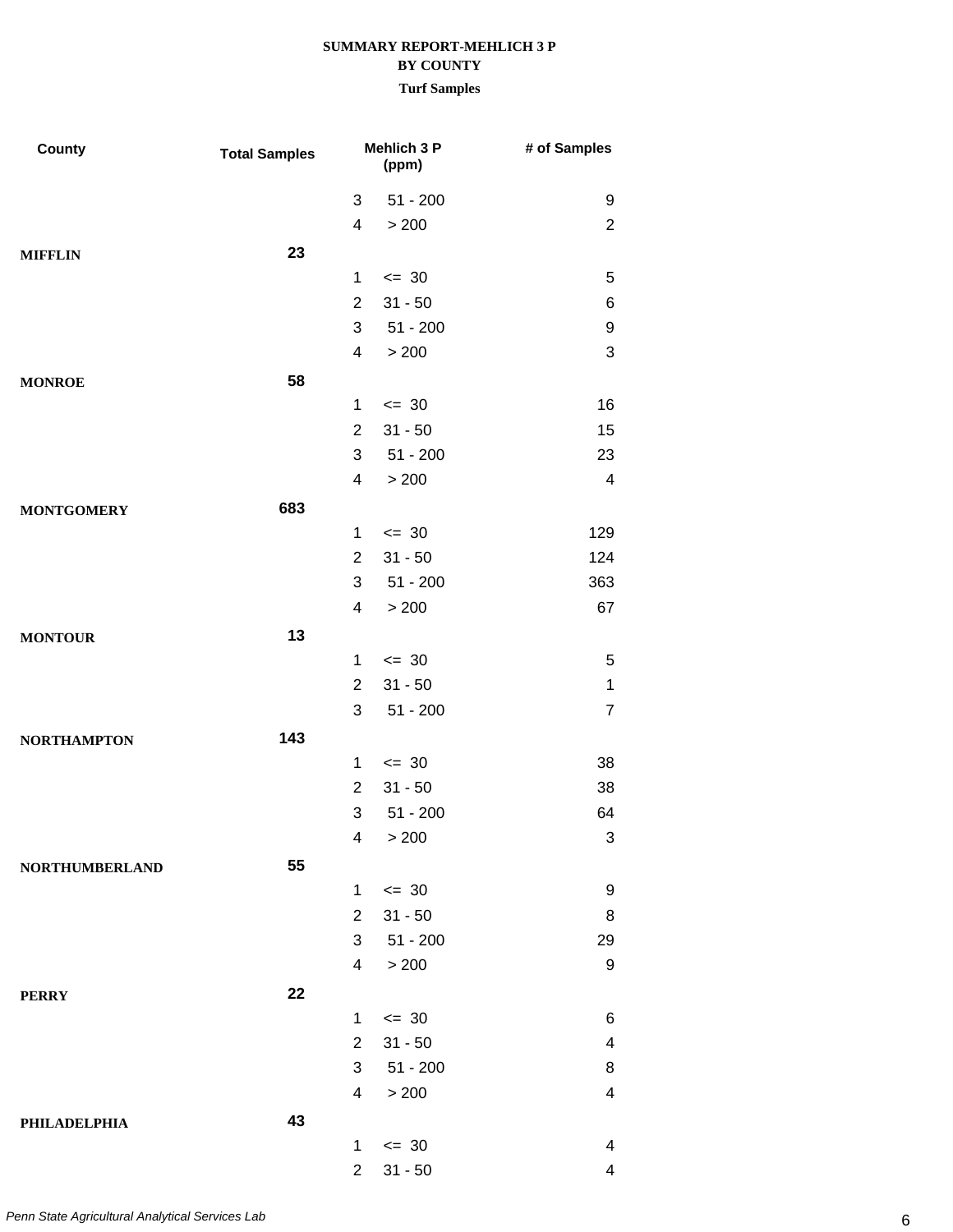#### **Turf Samples**

| County             | <b>Total Samples</b>    |                | Mehlich 3 P<br>(ppm) | # of Samples            |
|--------------------|-------------------------|----------------|----------------------|-------------------------|
|                    |                         | 3              | $51 - 200$           | 22                      |
|                    |                         | $\overline{4}$ | > 200                | 13                      |
| <b>PIKE</b>        | 17                      |                |                      |                         |
|                    |                         | $\overline{2}$ | $31 - 50$            | 1                       |
|                    |                         | 3              | $51 - 200$           | 14                      |
|                    |                         | 4              | > 200                | $\overline{2}$          |
| <b>SCHUYLKILL</b>  | 47                      |                |                      |                         |
|                    |                         | $\mathbf{1}$   | $\leq$ 30            | 12                      |
|                    |                         | $\overline{2}$ | $31 - 50$            | 11                      |
|                    |                         | 3              | $51 - 200$           | 19                      |
|                    |                         | $\overline{4}$ | > 200                | $\mathbf 5$             |
| <b>SNYDER</b>      | 19                      |                |                      |                         |
|                    |                         | $\mathbf{1}$   | $\leq$ 30            | $\mathbf 1$             |
|                    |                         | $\overline{2}$ | $31 - 50$            | $\mathbf 5$             |
|                    |                         | 3              | $51 - 200$           | 13                      |
| <b>SOMERSET</b>    | 27                      |                |                      |                         |
|                    |                         | $\mathbf{1}$   | $\leq$ 30            | 9                       |
|                    |                         | $\overline{2}$ | $31 - 50$            | $\overline{2}$          |
|                    |                         | 3              | $51 - 200$           | 14                      |
|                    |                         | $\overline{4}$ | > 200                | $\overline{2}$          |
| <b>SUSQUEHANNA</b> | 18                      |                |                      |                         |
|                    |                         | 1              | $\leq$ 30            | $\overline{\mathbf{4}}$ |
|                    |                         | $\overline{2}$ | $31 - 50$            | 3                       |
|                    |                         | 3              | $51 - 200$           | 11                      |
| <b>TIOGA</b>       | 14                      |                |                      |                         |
|                    |                         | 1              | $\leq$ 30            | 5                       |
|                    |                         | $\overline{2}$ | $31 - 50$            | $\overline{c}$          |
|                    |                         | 3              | $51 - 200$           | $\overline{7}$          |
| <b>UNION</b>       | 49                      |                |                      |                         |
|                    |                         | 1              | $\leq$ 30            | 13                      |
|                    |                         | $\overline{2}$ | $31 - 50$            | 8                       |
|                    |                         | 3 <sup>1</sup> | 51 - 200             | 25                      |
|                    |                         | $\overline{4}$ | > 200                | $\sqrt{3}$              |
| <b>VENANGO</b>     | $\mathbf 3$             |                |                      |                         |
|                    |                         | $\mathbf{1}$   | $\leq$ 30            | $\overline{2}$          |
|                    |                         | $\overline{2}$ | $31 - 50$            | $\mathbf{1}$            |
| <b>WARREN</b>      | $\overline{\mathbf{4}}$ |                |                      |                         |
|                    |                         | 3              | $51 - 200$           | $\overline{4}$          |
| <b>WASHINGTON</b>  | 64                      |                |                      |                         |

7 *Penn State Agricultural Analytical Services Lab*